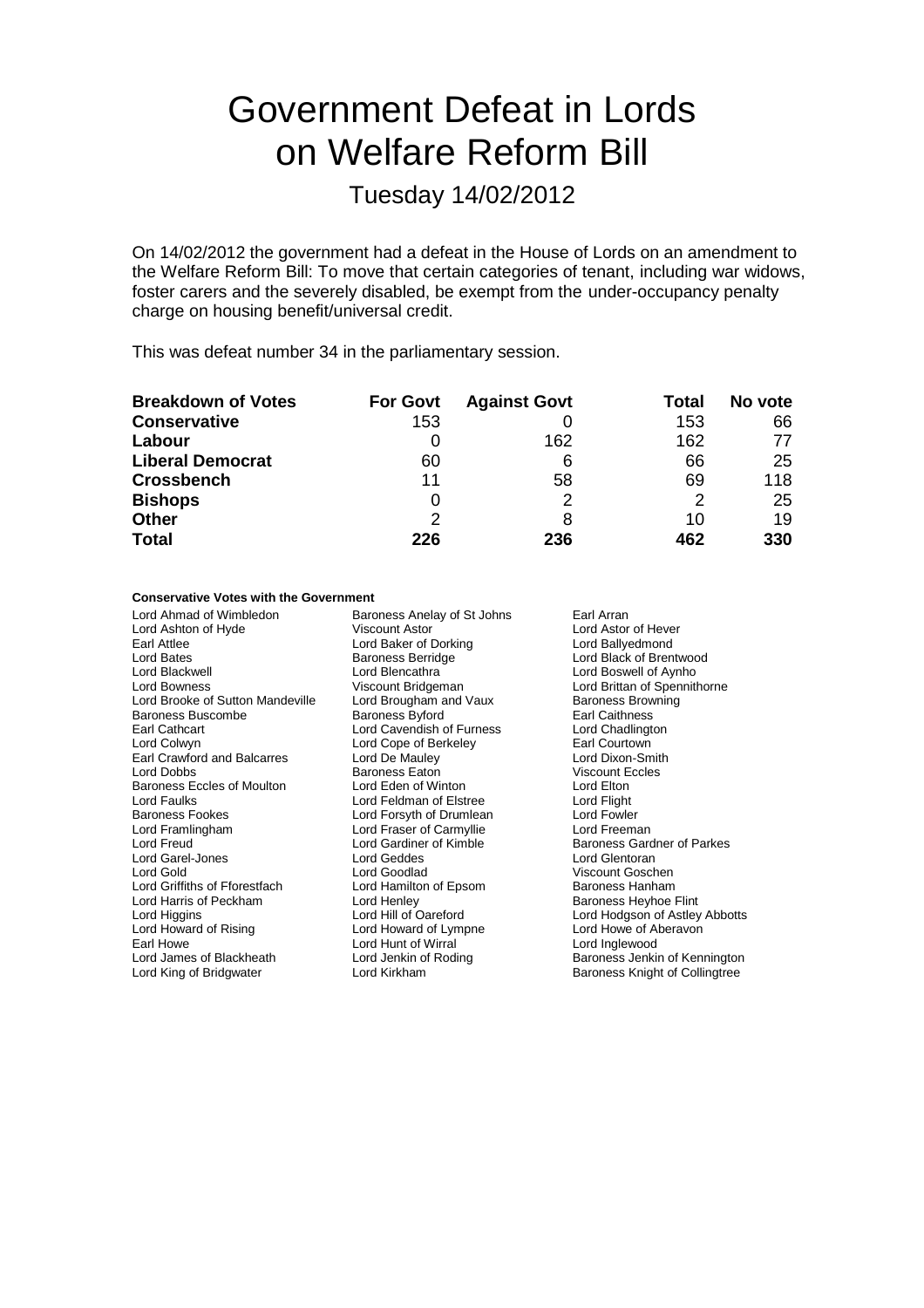Lord Mancroft **Lord Maples**<br>
Lord Marlesford **Lord Mawhinnev** Lord Newton of Braintree Baroness Noakes<br>
Lord Norton of Louth Baroness O'Cathain Lord Sheikh Baroness Shephard of Northwold<br>
Lord Skelmersdale<br>
Lord Spicer Lord Stewartby<br>
Lord Taylor of Holbeach Lord Trefgarne<br>
Lord True Lord True Lord True Lord True Lord Wade of Chorlton Lord Wasserman<br>Baroness Wheatcroft Baroness Wilcox

Lord Lamont of Lerwick Lord Lawson of Blaby Lord Lexden<br>
Lord Lingfield
Lord Lingfield
Lord Lingfield
Lord Lingfield
Lord Lingfield
Lord Lingfield
Lord Lingfield
Lord Lingfiel **Lord Lingfield** Earl Liverpool<br>
Lord Lucas<br>
Lord Lucas Marquess of Lothian **Lord Lucas** Lord Lucas Lord Lucas Lord Lucas Lord Lucas Lord Lucas Lord MacGregor of Pulham Market Lord MacLaurin of Knebworth Lord MacGregor of Pulham Market Lord MacLaurin Lord MacLaurin Cord Market Lord Marland Lord Marlesford Lord Mawhinney Lord Mayhew of Twysden **Baroness Miller of Hendon** Lord Montagu of Beaulieu<br>
Baroness Morris of Bolton Lord Moynihan Lord Moore of Lower Marsh **Baroness Morris of Bolton** Lord Moynihan<br>
Lord Naseby **Baroness Newlow** Baroness Neville-Jones **Baroness Newlove** Exaroness Neville-Jones<br>
Baroness Noakes<br>
Lord Northbrook Lord Norton of Louth **Baroness O'Cathain**<br>Lord Patten Baroness O'Cathain Baroness Oppenheim-Barnes<br>Baroness Perry of Southwark Lord Palumbo Lord Patten Baroness Perry of Southwark Lord Plumb **Lord Popat** Cord Popat Baroness Rawlings<br>
Lord Reav **Baroness Rawlings**<br>
Lord Reav **Baroness Rawlings**<br>
Lord Reav **Baroness Rawlings** Lord Reay Lord Renfrew of Kaimsthorn Lord Ribeiro Lord Roberts of Conwy Lord Rotherwick<br>
Lord Sassoon Conwy Baroness Seccombe Lord Ryder of Wensum Lord Sassoon<br>
Lord Selver Carl Selver Lord Selvirk of Douglas<br>
Lord Selsdon Cord Selvirk of Douglas Lord Selkirk of Douglas<br>
Baroness Sharples<br>
Lord Shaw of Northstead Baroness Shackleton of Belgravia Baroness Sharples **Baroness Sharples Lord Shaw of Northwold** Lord Shaw of Northstead<br>Baroness Shephard of Northwold Earl Shrewsbury Exaroness Stowell of Beeston Lord Strathcly<br>
Lord Trefgarne Lord Trimble Lord Tugendhat **Baroness Verma**<br> **Example 2** Lord Wei

Baroness Stedman-Scott<br>Lord Strathclyde **Barones**<br>Viscount Younger of Leckie

### **Conservative Votes against the Government**

#### **Labour Votes with the Government -**

**-**

### **Labour Votes against the Government**

Baroness Bakewell **Lord Bassam of Brighton Baroness Billingham** Lord Bilston Lord Bilston Baroness Cohen of Pimlico Baroness Drake Lord Dubs<br>
Lord Evans of Watford<br>
Lord Evans of Parkside Baroness Howells of St Davids Lord Hoyle Correct Correct Baroness Hughes of Stretford Baroness Hughes of Stret<br>
Lord Hughes of Woodside Lord Hunt of Kings Heath Lord Hunt of Chesterton

Baroness Adams of Craigielea Lord Ahmed<br>
Baroness Andrews
Baroness Amstrong of Hill Top
Lord Bach<br>
Lord Bach Baroness Andrews **Baroness Armstrong of Hill Top** Lord Bach<br>Baroness Bakewell **Bassam of Brighton** Lord Berkeley Baroness Billingham **Lord Bilston** Communication Baroness Blackstone<br>Baroness Blood Boom Lord Borrie **Baroness Blood Baroness Blood Baroness** Lord Boyd of Duncans Baroness Blood Lord Borrie Lord Boyd of Duncansby Lord Bradley Lord Bragg Lord Brennan Lord Brooke of Alverthorpe Lord Brookman Lord Brooks of Tremorfa Lord Browne **Lord Campbell-Savours** Lord Carter of Cole<br>
Lord Clark Coles Lord Clarke of Hampstead Lord Clinton-Davis Lord Clarke of Hampstead Lord Clinton-Davis<br>
Lord Collins of Highbury Baroness Corston Baroness Crawley **Exercise Crames Crawley** Lord Cunningham of Felling **Lord Davidson of Glen Clova**<br>
Lord Davies of Coity **Lord Davies of Oldham** Lord Desai Lord Davies of Coity<br>
Lord Dixon<br>
Lord Dixon<br>
Baroness Donaghy<br>
Lord Donoughue **Baroness Donaghy Lord Donoughy Lord Donoughland Baroness Donaghy Lord Elder** Lord Evans of Parkside **Baroness Farrington of Ribbleton**<br>
Lord Foulkes of Cumnock Baroness Gale Lord Faulkner of Worcester Lord Foulkes of Cumnock Baroness Gale<br>Lord Gavron Baroness Gibson of Market Rasen Lord Giddens Lord Gavron Communiculary Charoness Gibson of Market Rasen Cord Giddens<br>
Baroness Golding Saroness Gould of Potternewton Lord Graham of Edmonton Baroness Golding Baroness Gould of Potternewton<br>
Lord Grantchester
Lord Grenfell Lord Grantchester **Lord Grentell** Lord Grenfell Lord Grentel Lord Griffiths of Burry Port<br>Lord Grocott **Lord Green Corporation** Viscount Hanworth **Lord Harris of Haringev** Lord Grocott Viscount Hanworth Lord Harris of Haringey Lord Hart of Chilton Lord Haworth<br>Baroness Healy of Primrose Hill Baroness Henig Baroness Hayter of Kentish Town Baroness Healy of Primrose Hill Baroness Henig<br>Baroness Hilton of Eggardon Baroness Hollis of Heigham Lord Howarth of Newport Baroness Hilton of Eggardon Baroness Hollis of Heigham Lord Howarth of Newport<br>Baroness Howells of St Davids Lord Hoyle Lord Hoyle Baroness Hughes of Stretford Lord Hunt of Kings Heath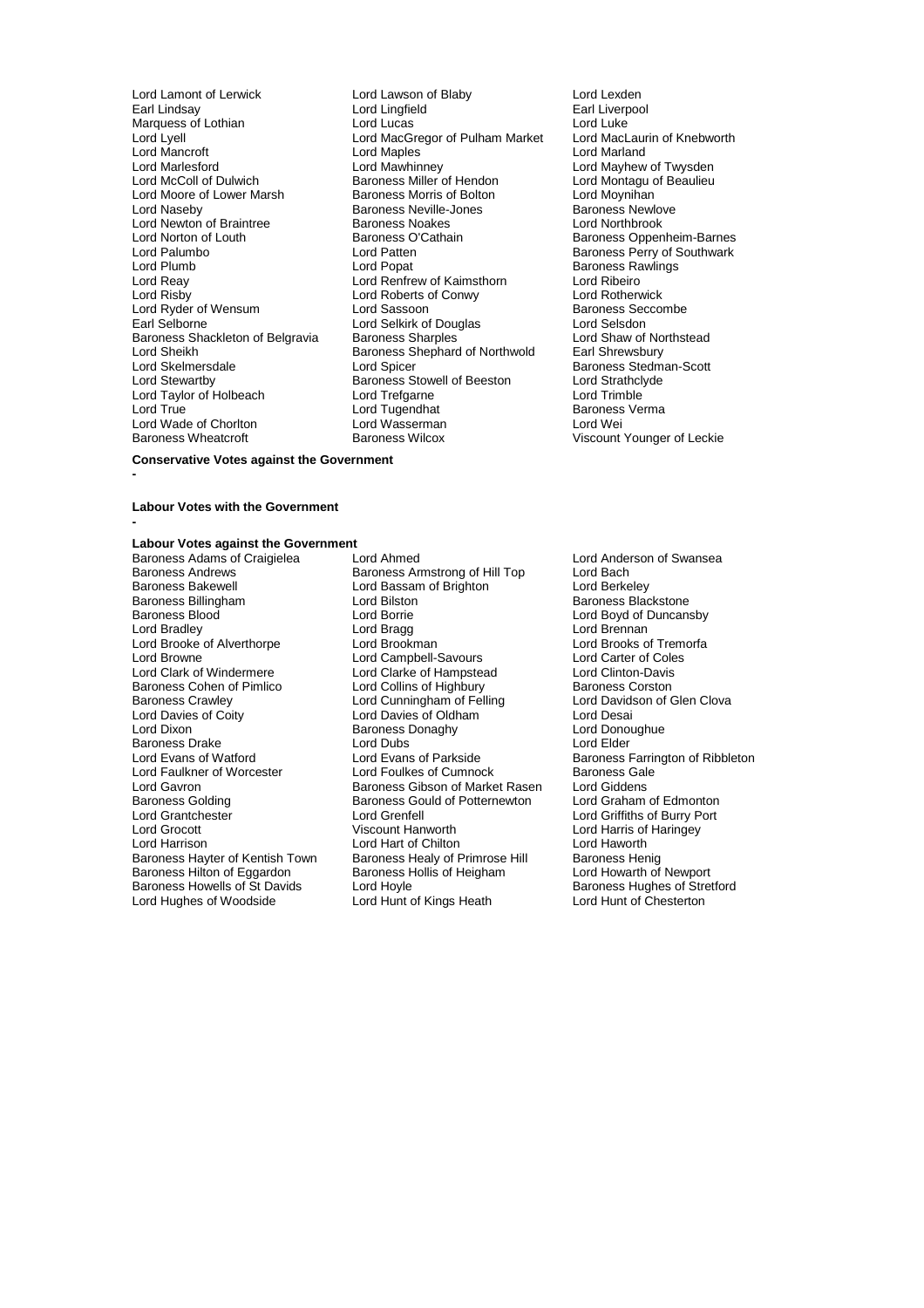Lord Irvine of Lairg **Baroness Jones of Whitchurch** Lord Jones<br>
Lord Judd<br>
Lord Judd<br>
Lord Kestenbaum Lord Judd<br>
Lord King of West Bromwich<br>
Baroness Kingsmill Lord King of West Bromwich Baroness Kingsmill Baroness Kinnock of Holyhead<br>
Lord Kinnock Cord Kinnock Cord Kingsmill Baroness Kinnock of Weymouth Lord Kinnock Lord Kirkhill Lord Kirkhill Lord Knight of Weymouth<br>
Lord Lea of Crondall Baroness Liddell of Coatdyke Lord Liddle Lord Lea of Crondall **Baroness Liddell of Coatdyke** Lord Liddle<br>
Lord Lipsev **Baroness Lister of Burtersett** Lord Lympne Lord Lipsey **Baroness Lister of Burtersett** Lord Lympne<br>
Lord Macdonald of Tradeston Lord Mackenzie of Framwellgate Baroness Mallalieu Baroness Massey of Darwen Lord Maxton Lord The Lord McAvoy<br>
Lord McConnell of Glenscorrodale Baroness McDonagh Lord McFall of Alcluith Lord McConnell of Glenscorrodale Baroness McDonagh Lord McFall of Baroness McDonagh Lord McFall of Baroness McDonagh Lord Mitchell Baroness McIntosh of Hudnall Lord McKenz<br>Lord Monks Lord Morgan Lord Monks<br>
Lord Monks **Lord Morgan Communist Communist Communist Communist Communist Communist Communist Communist Communist Communist Communist Communist Communist Communist Communist Communist Communist Communist Commun** Lord Morris of Aberavon **Baroness Morris of Yardley** Lord Morris of Handsworth Baroness Morris of Handsworth Cor<br>Baroness Nye **Baroness Lord O'Neill of Clackmannan** Lord Patel of Bradford Baroness Nye Lord O'Neill of Clackmannan<br>
Lord Pendry Corresponding Baroness Pitkeathley Lord Pendry **Carolic Exercise School Baroness Pitkeathley Carolic Carolic Lord Plant of Highfield Lord Prescott**<br>
Lord Prescott **Carolic Baroness Prosser Conditional Lord Puttnam** Lord Prescott<br>Baroness Quin<br>Lord Radice<br>Lord Radice Baroness Quin **Baroness Communist Control** Lord Radice **Baroness Ramsay of Cartvale**<br>
Lord Rea **Baroness Ramsay of Carty Control** Lord Richard<br>
Lord Rea **Baroness Action** Lord Rea Lord Reid of Cardowan<br>
Lord Rosser Lord Rowlands Baroness Scotland of Asthal Lord Sewel<br>
Baroness Sherlock 
Uiscount Simon Baroness Smith of Basildon Lord Smith of Leigh Lord Snape<br>
Lord Soley Cord Stevenson of Balmacara Lord Stone of Blackheath Lord Soley **Lord Stevenson of Balmacara** Lord Stevenson of Balmacara Lord Stone of Blackheath<br>Baroness Symons of Vernham Dean Lord Taylor of Blackburn Baroness Taylor of Bolton Baroness Symons of Vernham Dean Lord Taylor of Blackburn Baroness Taylor of Blackburn Baroness Taylor of Blackburn Lord Tomlinson Lord Temple-Morris Baroness Thornton Lord Touhiq<br>
Lord Touhiq Cord Turnberg Lord Touhig Lord Turnberg Lord Turnberg Baroness Turner of Camden<br>
Baroness Wall of New Barnet Baroness Warwick of Undercliffe Lord West of Spithead Baroness Wall of New Barnet Baroness Warwick of Undercliffe Lord West controller the Spithead Baroness Whitaker<br>Baroness Wheeler Baroness Whitaker Lord Whitty er Baroness Wheeler Management Baroness Whitaker Cord Whitty Lord Whitt<br>Baroness Wilkins Cord Williams of Elvel Cord Wills Baroness Wilkins **Lord Williams of Elvel**<br>
Lord Wood of Anfield
Lord Woolmer of Leeds

Lord Mackenzie of Framwellgate Baroness Mal<br>Lord Maxton Lord McAvoy Lord Rowlands **Baroness Royall of Blaisdon**<br>
Lord Sewel **Baroness Royall of Blaisdon** Viscount Simon<br>
Lord Smith of Leigh<br>
Lord Snape<br>
Lord Snape

### **Liberal Democrat Votes with the Government**

Lord Alliance Lord Bradshaw<br>
Lord Burnett Lord Chidgey Lord Burnett Lord Chidgey Lord Clement-Jones Lord Fearn **Baroness Garden of Frognal**<br>
Earl Glasgow **Baroness Card Coodhart** Earl Glasgow Lord Goodhart Baroness Hussein-Ece Baroness Jolly **Baroness Kramer** Baroness Kramer **Lord Lee of Trafford**<br>
Lord Lester of Herne Hill **Browner Lord Loomba** Lord Macdonald of R Lord Maclennan of Rogart Baroness Maclennan of Rogart Baroness Maclennia<br>
Lord McNally Baroness Maclennia Baroness Northover **Lord Oakeshott of Seagrove Bay** Lord Palmer of C<br>
Baroness Parminter **Baroness Randerson** Lord Redesdale Baroness Parminter Baroness Randerson<br>
Baroness Randerson<br>
Lord Roberts of Llandudno Baroness Scott of Needham Market Lord Sharkey Communication Baroness Sharp of Guilding Lord Steel of Aikwood<br>Lord Shutt of Greetland Lord Steel of Aikwood Lord Shutt of Greetland Lord Steel of Aikh<br>
Lord Stephen Lord Stoneham of Droxford Lord Strasburger Lord Stephen Lord Stoneham of Droxford<br>
Lord Taverne Lord Teverson Lord Taverne **Lord Teverson**<br>
Lord Thomas of Gresford Baroness Thomas of Walliswood Lord Tope<br>
Lord Thomas of Gresford Baroness Thomas of Walliswood Lord Tope Baroness Tyler of Enfield

Lord Addington Lord Alderdice Lord Allan of Hallam Lord Loomba<br>
Baroness Maddock **Lord Macdonald of River Glaven**<br>
Earl Mar and Kellie Lord Roberts of Llandudno<br>
Lord Sharkey<br>
Baroness Sharp of Guildford Baroness Thomas of Walliswood Lord Tope<br>Lord Tyler Lord Wallace of Saltaire Lord Wallace of Tankerness Baroness Walmsley Lord Willis of Knaresborough

### **Liberal Democrat Votes against the Government**

Lord Smith of Clifton

Lord Young of Norwood Green

Baroness Falkner of Margravine<br>Lord German Lord McNally Lord Newby Baroness Nicholson of Winterbourne

Lord Kirkwood of Kirkhope Baroness Miller of Chilthorne Domer<br>Baroness Tonge Baroness Muller of Tordoff